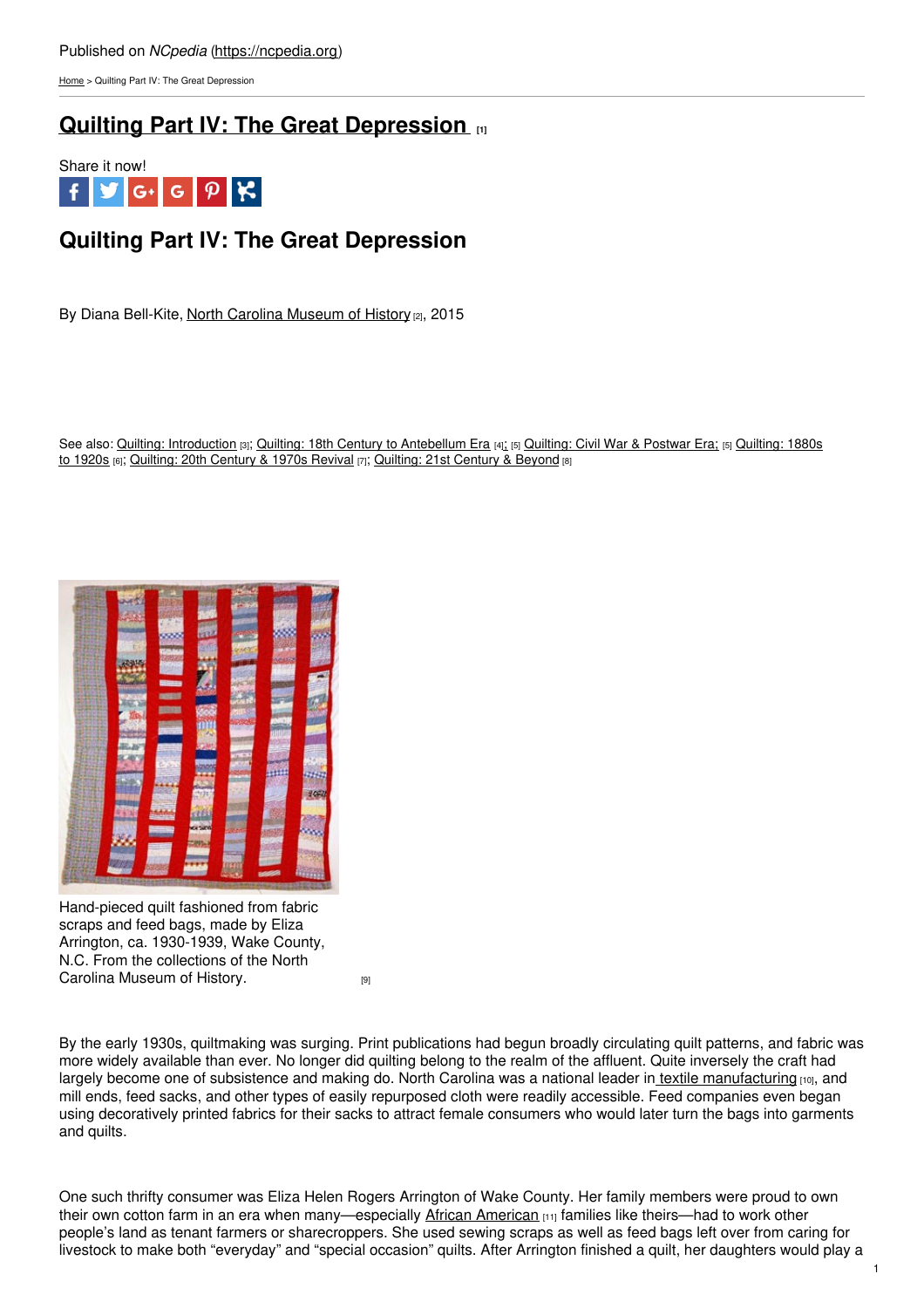game where they pointed out recognizable sewing scraps in the pattern, saying "that's my dress, that's your dress, that's Mama's dress, that's the pig's sack."



Photographic portrait of Eliza Arrington, from the collections of the North Carolina Museum

of History. The History example of History. For Lella [Sneed](https://collections.ncdcr.gov/RediscoveryProficioPublicSearch/ShowItem.aspx?56559+&56559+)  $_{[12]}$  of Franklin County, quiltmaking was purely a craft of necessity and survival. Employed as a cook and kitchen helper, Sneed was a busy woman who needed a warm quilt. She drew upon her resources to make one quickly, incorporating denim from worn-out overalls, and using every available scrap of cloth to piece together both the top and backing. She used large, uneven stitches, which attest to her haste and the difficulty of sewing bulky fabrics. Many North Carolinians remember sleeping under stacks of such quilts in the wintertime, the multiple coverings weighing so heavily that it nearly proved impossible to roll over in bed. "Make-do" quilts like these and like Sneed's saw heavy use and were less likely to be preserved or passed down to future generations than their decorative counterparts.



Close-up of postage stamp quilt, made by Mamie Dameron, ca. 1935, Gaston County, N.C. From the collections of the North<br>Carolina Museum of History.

[13] Some [Depression-era](https://ncpedia.org/great-depression) [14] quilters did invest the time to create

showstoppers out of scrap fabric. Gaston County quilter Mamie Dameron made a ["postage](https://collections.ncdcr.gov/RediscoveryProficioPublicSearch/ShowItem.aspx?66508+&66508+) stamp" quilt [13] in 1935. The piece is so named because none of its more than 11,000 pieces are larger than a postage stamp. During the 1930s–40s, competitive quilting became popular at local fairs and through magazine contests, and women endeavored to outdo each other in the number of patches they could piece into a single quilt.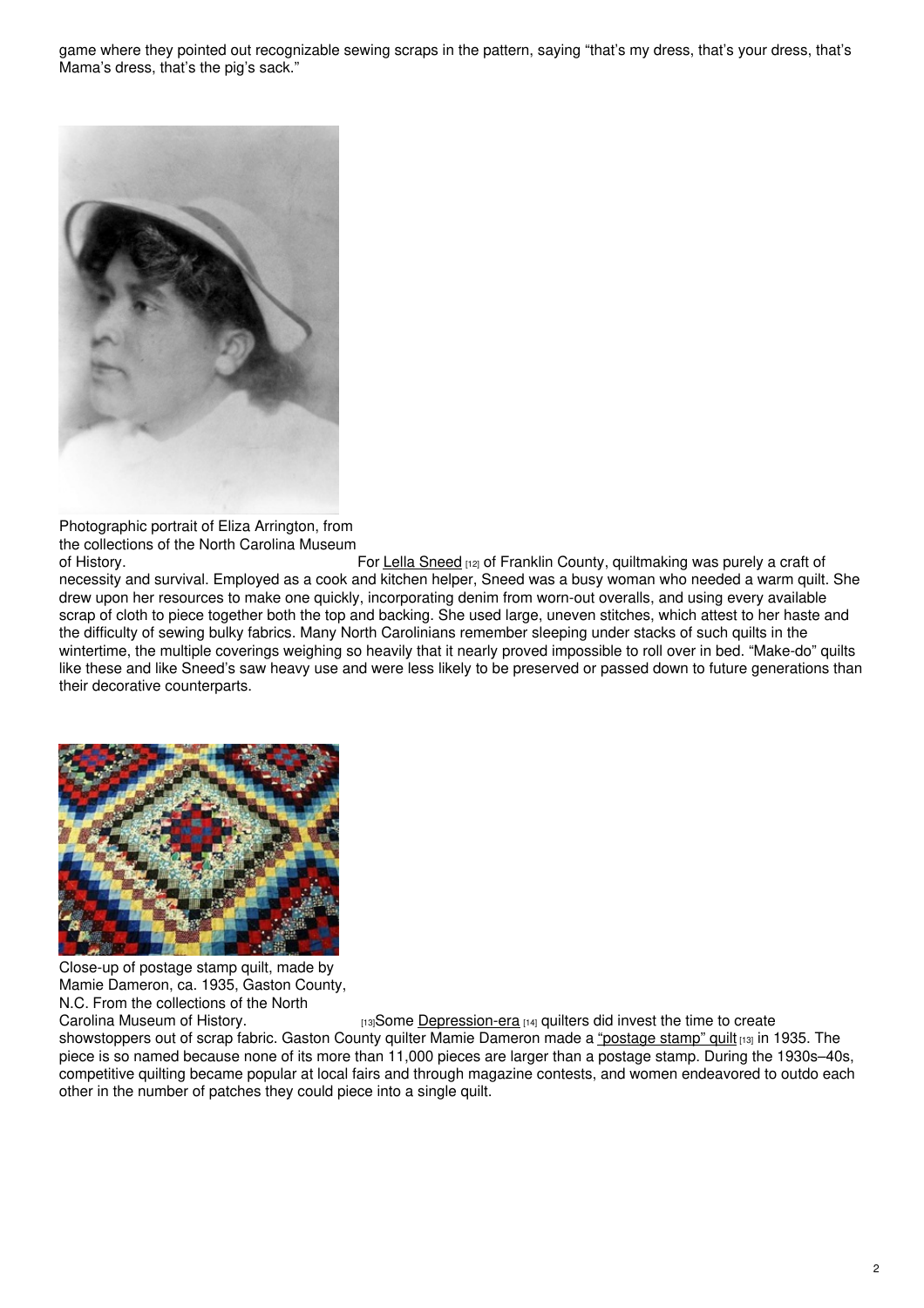Keep reading >[>Q](https://ncpedia.org/part-2-secession-and-first-north-ca) [15][uilting](https://ncpedia.org/quilting-part-v-20th-century-and) Part V: [7]20th [Century](https://ncpedia.org/quilting-part-v-20th-century-and) & 1970s Revival [7]

### **References:**

Abrahams, Ethel Ewert and Rachel K. Pannabecker. "'Better Choose Me': Addictions to Tobacco, Collecting, and Quilting, 1880–1920." *Uncoverings* 21 (2000) : 79–105.

Baumgarten, Linda and Kimberly Smith Ivey. *Four Centuries of Quilts: The Colonial Williamsburg Collection.*New Haven: Yale University Press, 2014.

Brackman, Barbara, comp. *Encyclopedia of Pieced Quilt Patterns*. Paducah, KY: American Quilter's Society, 1993.

Ducey, Carolyn. *Chintz Appliqué: From Imitation to Icon.*Lincoln, NE: International Quilt Study Center & Museum, 2008.

Jones, Lu Ann. *Mama Learned Us to Work.* Chapel Hill: University of North Carolina Press, 2002.

Kiracofe, Roderick. *The American Quilt: A History of Cloth and Comfort 1750–1950.*New York: Clarkson Potter, 1993.

McDonald, Mary Anne. "Symbols from Ribbons: Afro-American Funeral-Ribbon Quilts in Chatham County, North Carolina." In *Arts in Earnest: North Carolina Folklife*, edited by Daniel W. Patterson and Charles G. Zugg, 164–178. Durham: Duke University Press, 1990.

Miller, Karin. Perils of the Birth Canal. June 1, 2014. From Quilt Alliance, Inspired By. Published in*The Quilt Index,* <http://www.quiltindex.org/fulldisplay.php?kid=1-6-2EC> [16]. Accessed: 02/27/2015

Milspaw, Yvonne J. "Regional Style in Quilt Design."*The Journal of American Folklore* 110, no. 438 (Autumn, 1997) : 363–390.

Orlofsky, Patsy and Myron. *Quilts in America.* New York: McGraw-Hill, 1974.

Roberson, Ruth Haislip, ed. *North Carolina Quilts*. Chapel Hill: University of North Carolina Press, 1988.

Roberts, Elise Schebler. *The Quilt: A History and Celebration of an American Art Form.*St. Paul: Voyageur Press, 2007.

Shaw, Robert. *American Quilts: The Democratic Art.* Updated Edition. New York: Sterling, 2014.

#### **Image Credits:**

All images from the collections of the North Carolina Museum of History. Used courtesy of the North Carolina Department of Cultural Resources.